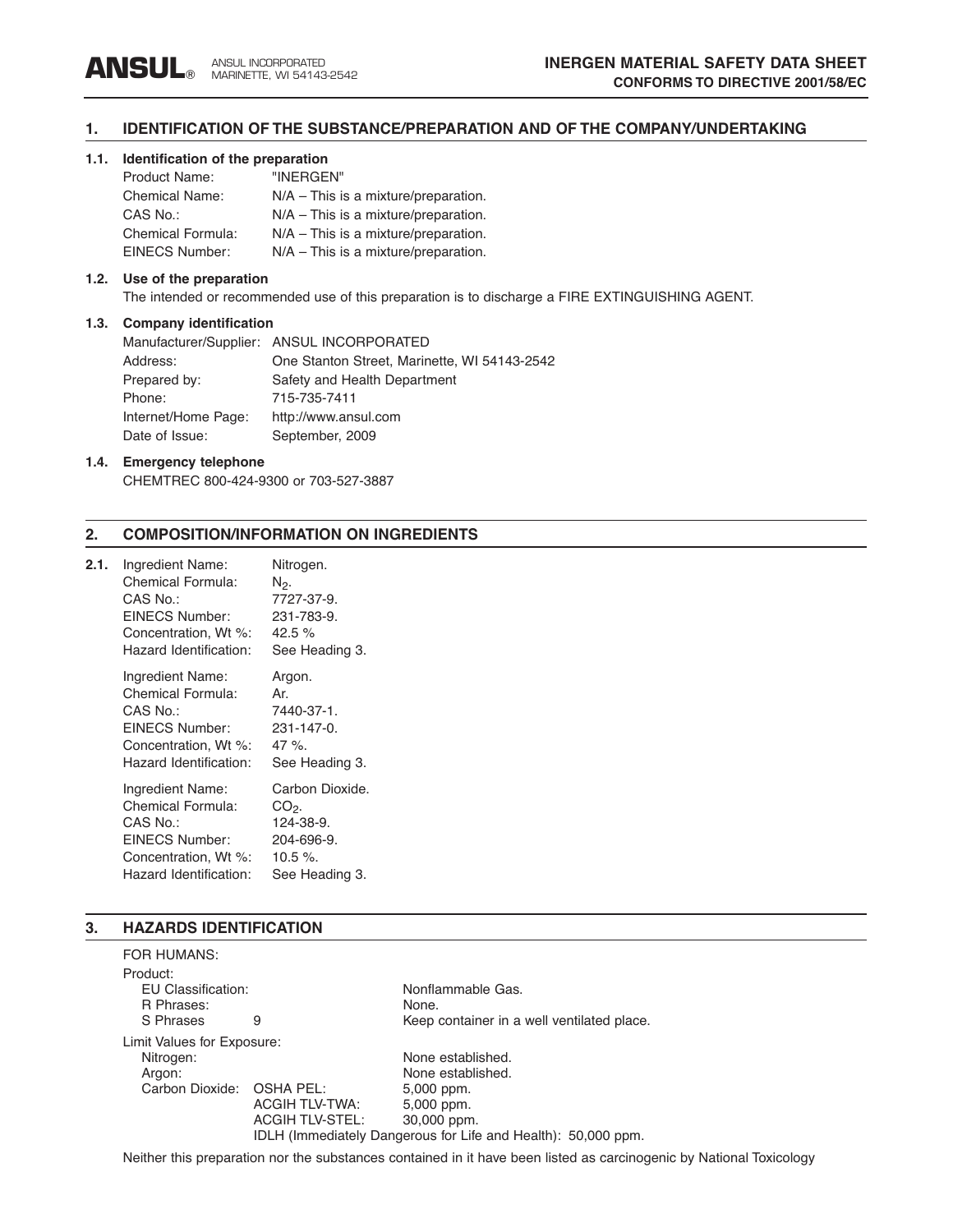# Program, IARC, or OSHA.

| SIGNS AND SYMPTOMS:                      |                                                                                                                                                                                             |
|------------------------------------------|---------------------------------------------------------------------------------------------------------------------------------------------------------------------------------------------|
| Acute Exposure:                          |                                                                                                                                                                                             |
| Eye Contact:                             | Non-irritating gas.                                                                                                                                                                         |
| Skin Contact:                            | Non-irritating gas.                                                                                                                                                                         |
| Inhalation:                              | Vapor is heavier than air and can cause suffocation by reducing oxygen available for breathing.                                                                                             |
|                                          | Breathing very high concentrations of vapor can cause lightheadedness, giddiness, shortness of<br>breath, muscular tremors, and weakness, acrocyanosis. Also unconsciousness or even death. |
| Ingestion:                               | Non-irritating gas. Not a likely route of entry.                                                                                                                                            |
| Chronic Overexposure: No data available. |                                                                                                                                                                                             |

MEDICAL CONDITIONS GENERALLY AGGRAVATED BY EXPOSURE: None known.

#### FOR ENVIRONMENT:

Carbon dioxide is a global warming gas.

## **4. FIRST AID MEASURES**

| Eve Contact:                        | Immediately flush eyes with water for a minimum of 15 minutes. If redness, itching or a burning sensa-<br>tion develops, get medical attention. Treat for frostbite if necessary.                                                                                                                                                                                        |
|-------------------------------------|--------------------------------------------------------------------------------------------------------------------------------------------------------------------------------------------------------------------------------------------------------------------------------------------------------------------------------------------------------------------------|
| <b>Skin Contact:</b><br>Inhalation: | If redness, itching or a burning sensation develops, get medical attention. Treat for frostbite if necessary.<br>Remove victim to fresh air. If cough or other respiratory symptoms occur, consult medical personnel. If<br>not breathing, give artificial respiration, preferably mouth-to-mouth. If breathing is difficult, give oxygen.<br>Consult medical personnel. |
| Ingestion:                          | None needed.                                                                                                                                                                                                                                                                                                                                                             |

# **5. FIRE-FIGHTING MEASURES**

Non-flammable gas. Use agent appropriate to surrounding material.

Though gas cylinders are equipped with pressure and temperature relief devices, they should be removed from high temperature areas or fires, if safe to do so, to avoid risk of rupture.

There are NO extinguishing media which must not be used for safety reasons.

NO special protective equipment is needed for fire-fighters. Wear protective equipment appropriate for the fire conditions.

## **6. ACCIDENTAL RELEASE MEASURES**

For personal protection: Prevent direct skin and eye contact, see Heading 8. Clean up: This substance will vaporize into the atmosphere, see Heading 13. Carbon dioxide is a global warming gas.

## **7. HANDLING AND STORAGE**

## **7.1. Handling**

Care should be taken in handling all chemical substances and preparations. Secure to prevent falling. Do not move without safety cap in place to prevent damage to valve. See incompatibility information in Heading 10.

## **7.2. Storage**

Store cylinders with restraints to prevent possibility of rupture. Store as a compressed gas in DOT-approved vessels. Keep safety cap in place while in storage.

See incompatibility information in Heading 10. Store in original container. Keep tightly closed until used.

Carbon Dioxide is a global warming gas.

#### **7.3. Specific use**

The intended or recommended use of this preparation is to discharge a FIRE EXTINGUISHING AGENT.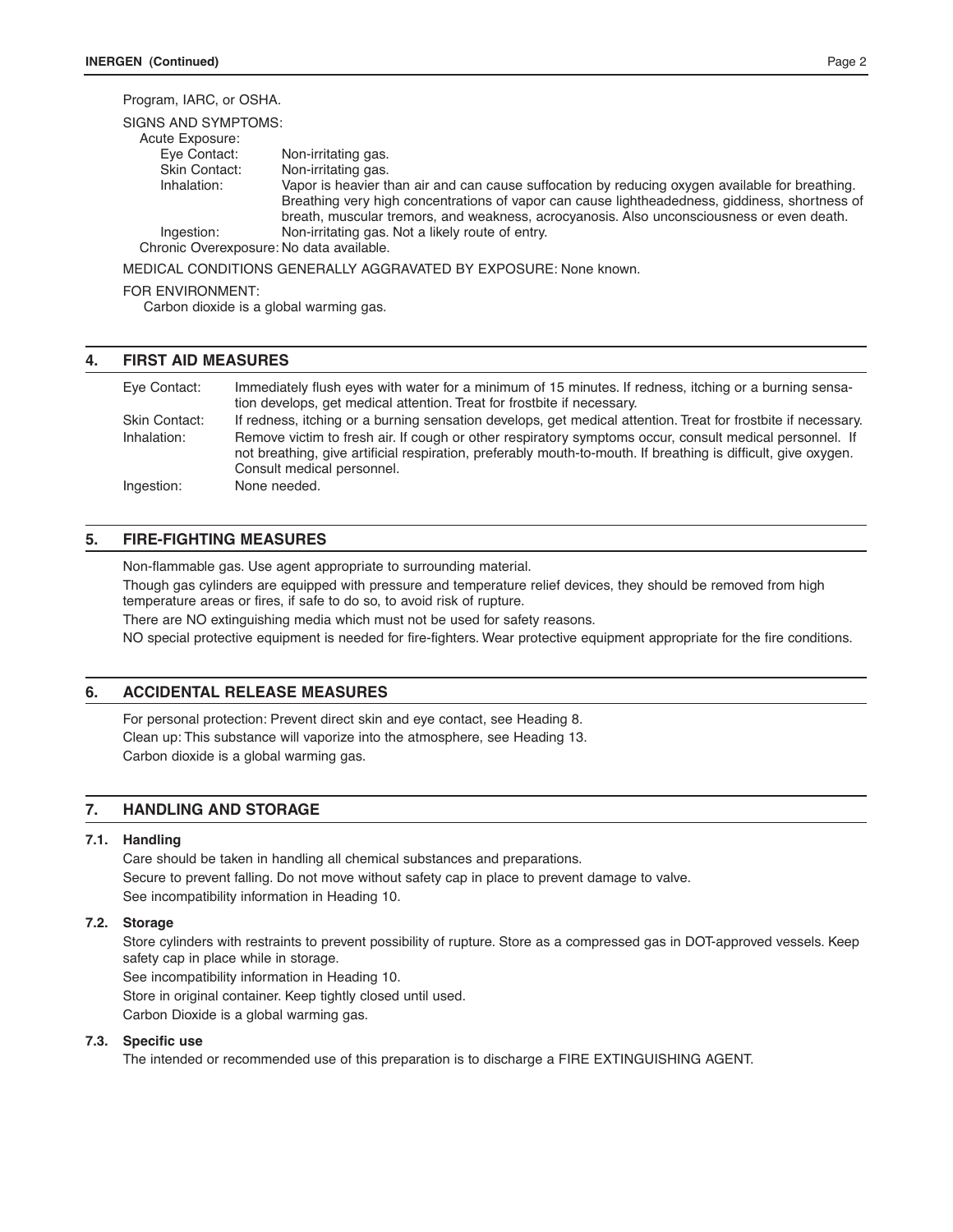# **8. EXPOSURE CONTROLS/PERSONAL PROTECTION**

## **8.1. Exposure limit values**

## Limit Values for Exposure:

| Nitrogen:                 | None established. |                                                               |  |
|---------------------------|-------------------|---------------------------------------------------------------|--|
| Argon:                    | None established. |                                                               |  |
| Carbon dioxide: OSHA PEL: |                   | 5,000 ppm, $(9,000 \text{ mg/m}^3)$ .                         |  |
|                           |                   | ACGIH TLV-TWA: $5,000$ ppm, $(9,000 \text{ mg/m}^3)$ .        |  |
|                           |                   | ACGIH TLV-STEL: 30,000 ppm, (54,000 mg/m <sup>3</sup> ).      |  |
|                           |                   | IDLH (Immediately Dangerous for Life and Health): 50,000 ppm. |  |

## **8.2. Exposure controls**

## **8.2.1. Occupational exposure controls**

#### **8.2.1.1. Respiratory protection**

Exposure to high concentrations requires the use of self-contained breathing apparatus. Other respirators will not protect in an oxygen deficient atmosphere.

## **8.2.1.2. Hand protection**

Use leather gloves when handling cylinders.

- **8.2.1.3. Eye protection** Use safety glasses with side shields or safety goggles.
- **8.2.1.4. Skin protection**

No special equipment is needed.

## **8.2.2. Environmental exposure controls**

None needed. The components of this product are normal atmospheric gases.

## **9. PHYSICAL AND CHEMICAL PROPERTIES**

# **9.1. General information**

| J. I. | <b>UCIICIAI IIIIUI IIIAUUII</b><br>Appearance:          | Colorless gas.                                      |  |
|-------|---------------------------------------------------------|-----------------------------------------------------|--|
|       | Odor:                                                   | None.                                               |  |
| 9.2.  | Important health, safety, and environmental information |                                                     |  |
|       | pH:                                                     | 7 (at 25 °C).                                       |  |
|       | Boiling point/boiling range:                            | $-320$ °C.                                          |  |
|       | Flash point:                                            | None to boiling.                                    |  |
|       | Flammability (solid/gas):                               | Not flammable.                                      |  |
|       | Explosive properties:                                   | Not explosive.                                      |  |
|       | Oxidizing properties:                                   | Not an oxidizer.                                    |  |
|       | Vapor Pressure:                                         | 2205 psi @ 70 °F. (21.1 °C)                         |  |
|       | Relative Density (Water = $1$ ):                        | $0.084$ lbs/ft <sup>3</sup> .                       |  |
|       | Solubility:                                             |                                                     |  |
|       | - Water solubility:                                     | Carbon dioxide: 88 ml per 100 ml @ 20 $^{\circ}$ C. |  |
|       |                                                         | Nitrogen: Insoluble.                                |  |
|       |                                                         | Argon: Insoluble.                                   |  |
|       | - Fat solubility:                                       | Not soluble.                                        |  |
|       | Partition coefficient, n-octanol/water:                 | Not determined.                                     |  |
|       | Viscosity:                                              | Not determined.                                     |  |
|       | Vapor density $(Air = 1)$ :                             | 1.0.                                                |  |
|       | Evaporation rate (Butyl acetate $= 1$ ):                | $<$ 1, water only evaporates.                       |  |
| 9.3.  | <b>Other information</b>                                |                                                     |  |
|       |                                                         |                                                     |  |

Auto-ignition temperature: Does not ignite.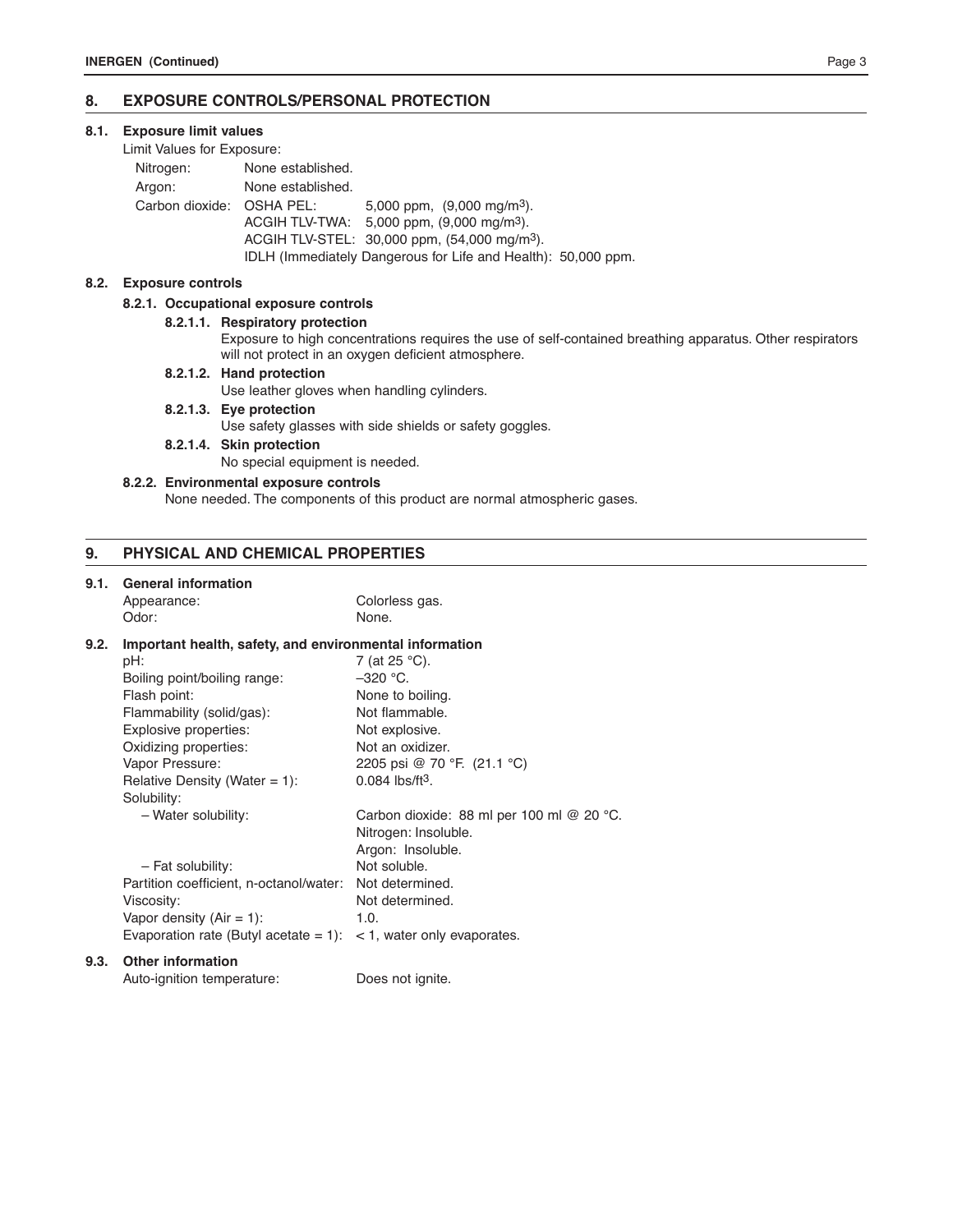## **10. STABILITY AND REACTIVITY**

#### **10.1. Conditions to avoid**

Extremely high temperatures, as in a fire may cause a cylinder to fail.

There are NO known conditions such as temperature, pressure, light, shock, etc., which may cause a dangerous reaction.

#### **10.2. Materials to avoid**

Because of Carbon Dioxide:  $(AI + Na<sub>2</sub>O<sub>2</sub>)$ ,  $(Mg + Na<sub>2</sub>O)$ , Cs<sub>2</sub>O, Li, K, Mg(C<sub>2</sub>H<sub>5</sub>)<sub>2</sub>, KC2H, Na, NaK, and Ti.

#### **10.3. Hazardous decomposition products**

Normally stable.

Hazardous polymerization will NOT occur. There are no hazardous combustion or decomposition products.

## **11. TOXICOLOGICAL INFORMATION**

#### Carbon dioxide:

Inhalation  $LC_{LO}$  (human) = 100,000 ppm/min.

Can cause suffocation by reducing oxygen available for breathing. Breathing very high concentrations of vapor can cause dizziness, shortness of breath, unconsciousness, or even death.

## **12. ECOLOGICAL INFORMATION**

#### **12.1. Ecotoxicity**

This preparation consists of normal atmospheric gases.

#### **12.2. Mobility**

This preparation consists of normal atmospheric gases.

# **12.3. Persistence and degradability**

This preparation consists of normal atmospheric gases.

# **12.4. Bioaccumulative potential** This preparation consists of normal atmospheric gases.

#### **12.5. Other adverse effects**

Ozone depletion potential: None. Photochemical ozone creation potential: None. Global warming potential: Carbon dioxide is a global warming gas.

## **13. DISPOSAL CONSIDERATIONS**

Carbon dioxide is a global warming gas. This preparation consists of normal atmospheric gases.

## **14. TRANSPORT INFORMATION**

Hazard Class or Division: Compressed Gas N.O.S. (Mixture of compressed nitrogen, argon, and carbon dioxide), Class 2.2, UN1956.

Label: Nonflammable gas. Emergency response guide page number: 126; EMS (Intl): 2-04. For additional transport information, contact Ansul Incorporated. Carbon dioxide is a global warming gas.